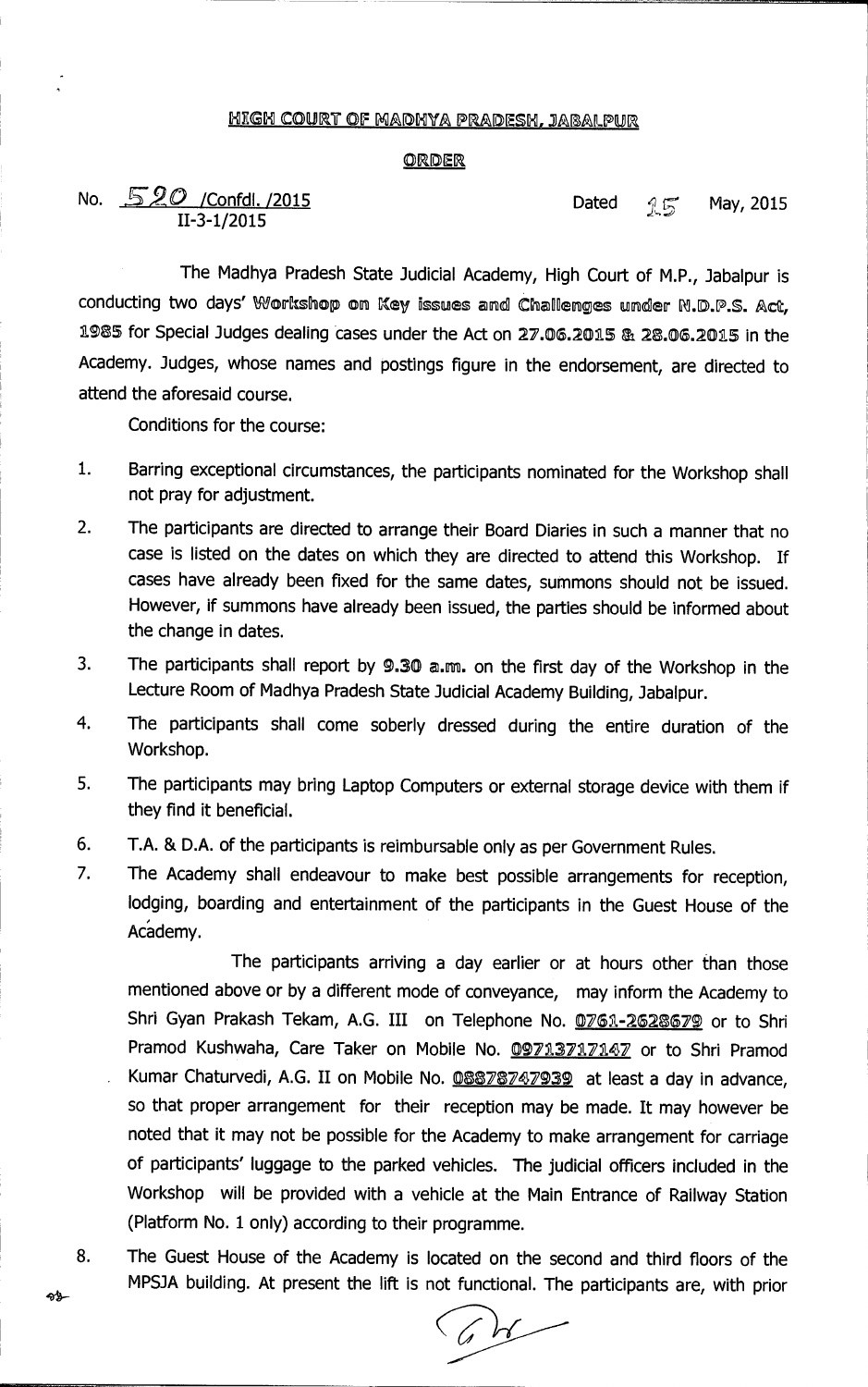**intimation to the Academy, free to stay at the accommodation of their choice. In such a case the participants shall be entitled to T.A. & D.A. as per rules. However, it would not be possible for the Academy to make arrangements for pick up from and drop back to such place.** 

- **9. The accommodation in the Guest House of the Academy shall be available to the participants a day prior to the commencement of the Workshop and upto 10.00 a.m. on the succeeding day of the end of Workshop.**
- **10. The participants shall be provided with tea, breakfast, lunch and dinner during the period of stay for the Workshop, free of charge.**

**BY ORDER OF HON`BLE THE CHIEF JUSTICE** 

" (VED PRAKASH) REGISTRAR GENERAL 弘

**Endt. No. 521 /Confdl. /2015 Dated 45 May, 2015** 

**II-3-1/2015** 

**Copy forwarded to:-** 

- **1. The Deputy Controller, Govt. Central Press, Arera Hills, Habibganj, Bhopal-6 for publication in the next issue of the M.P. Gazaette,**
- **2. The Principal Secretary, Govt. M.P. Law & Legislative Affairs Department, 1st Floor, Vindhyachal Bhawan, Bhopal, Pin 462 006, for information.**
- **3. The Accountant General, (I),M.P. Gazetted Audit Department, Gwalior, for information.**
- **4. The Accountant General, (II), Gwalior, for information.**
- **5.**
- **1. Shri Alok Kumar Verma (Jr.), I A.D.J., Raisen**
- **2. Shri Devendra Singh Solanki, Special Judge SC/ST (P.A.) Act, Barwani**
- **3. Shri Deepak Kumar Agarwal, Special Judge, SC/ST (P.A.) Act, Bhind**
- **4. Shri Leeladhar Borasee, Special Judge, SC/ST (P.A.) Act, Mandsaur**
- **5. Dr. Jagdish Chandra Sunhare , Special Judge, SC/ST (P.A.) Act, Sidhi**
- 6. Shri Shiv Badan Verma, Special Judge, SC/ST (P.A.) Act, Shahdol
- **7. Shri Chandresh Kumar Khare, Special Judge, SC/ST (P.A.) Act, Narsinghpur**
- **8. Shri Roopesh Chandra Varshney, Special Judge, SC/ST (P.A.) Act, Neemuch**
- **9. Smt. Anuradha Shukla, I A.D.J., Rewa**
- **10. Shri Sanjeev Sudhakar Kalgaonkar, Special Judge, SC/ST (P.A.) Act, Vidisha**
- **11. Shri Rajendra Prasad Gupt, I A.D.J., Satna**
- **12. Shri Gunwant Singh Saluja, I A.D.J., Ujjain**
- **13. Shri Rajvardhan Gupta, II A.D.J., Morena**
- **14. Shri Pramod Kumar Agrawal, I A.D.J., Guna**
- **15. Shri Yogesh Kumar Gupta, Special Judge, SC/ST (P.A.) Act, Sagar**
- **16. Smt. Savita Dubey, Special Judge, SC/ST' (P.A.) Act, Dhar**

 $99-$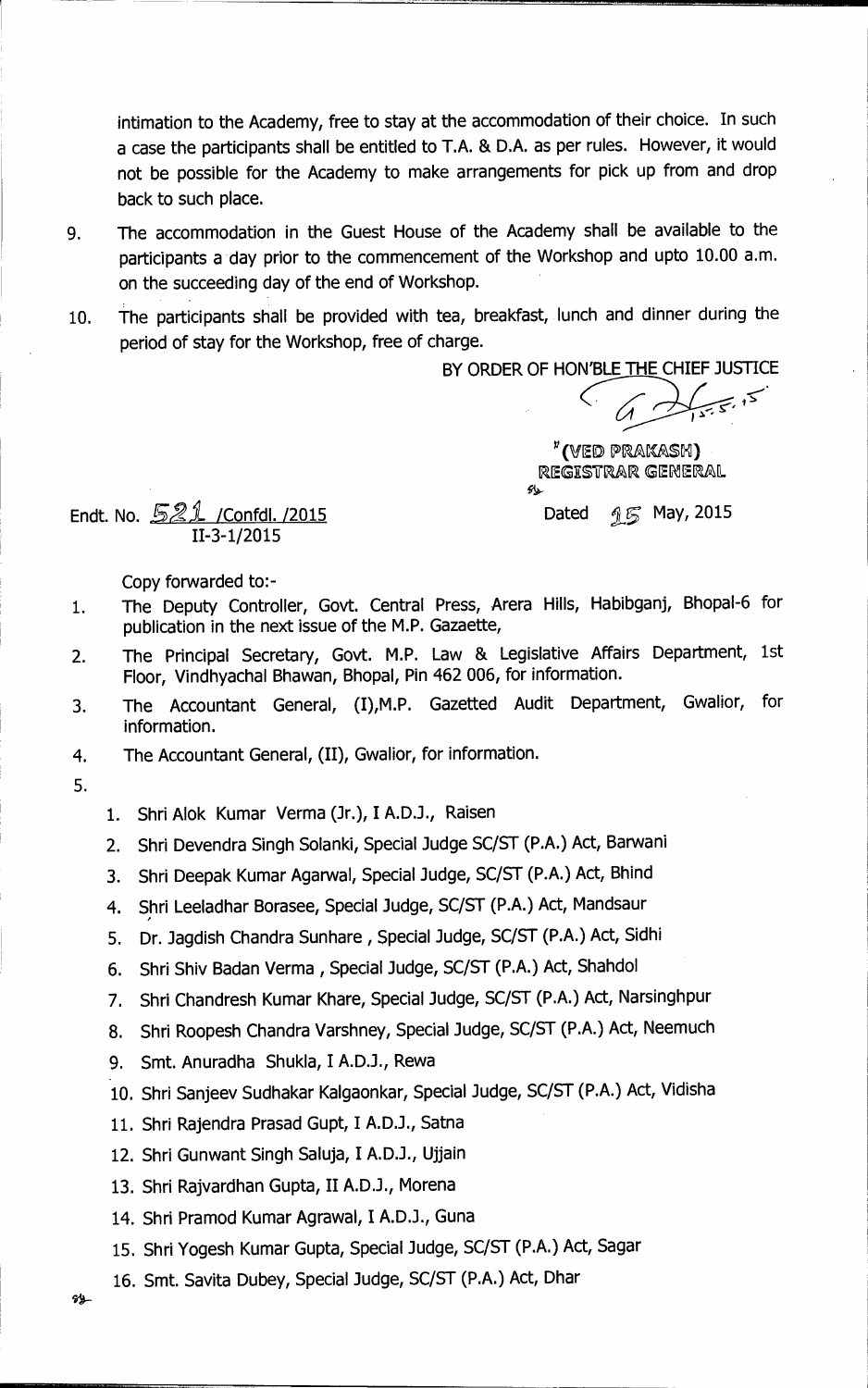- **17. Shri Jashrath Raj Bachchan, III A.D.J., Katni**
- **18. Shri Sanat Kumar Kashyap, I A.D.J., Anuppur**
- **19. Shri Devendra Deo Dwivedi, II A.D.J. ,Damoh**
- **20. Smt. Mamta Jain, XII A.D.J., Jabalpur**
- **21. Shri Anish Kumar Mishra, II A.D.J., Mandleshwar**
- **22. Shri Umesh Chandra Mishr, I A.D.J., (Waidhan), Singroli**
- **23. Shri Sanjay Krishna Joshi, II A.D.J., Seoni**
- **24. Shri Shashi Bhushan Pathak, X A.D.J., Bhopal**
- **25. Shri Ravindra Singh Kushwah, A.D.J., Manasa, District Neemuch**
- **26. Smt. Maya Vishwalal, I A.D.J., Jaora, District Ratlam**
- **27. Shri Mohammad Musa Khan, V A.D.J., Mandsaur**
- **28. Shri Devendra Pal Singh Gaur, II A.D.J., Shivpuri**
- **29. Shri Anjani Nandan Joshi, A.D.J., Garonth, District Mandsaur**

**For information and compliance with a direction to the participants that they should compulsorily appear at M.P.S.J.A. Building at Jabalpur on aforesaid date and time as mentioned in order.** 

- **6. The District & Sessions Judge, Raisen/ Barwani/ Bhind/ Mandsaur/ Sidhi/ Shahdol/ Narsinghpur/ Neemuch/ Rewa/ Vidisha/ Satna/ Ujjain/ Morena/ Guna/ Sagan/ Dhar/ Katni/ Anuppur / Damoh/ Jabalpur/ Mandleshwar/ Singroli / Seoni / Bhopal / Ratlam / Shivpuri for information and necessary action with a request to instruct the participants Judicial Officers to remain present at M.P.S.J.A. building at Jabalpur on the date and time given in the order, positively.**
- **7. Registrar (I.T.), High Court of Madhya Pradesh, Jabalpur, for sending copy of order by e-mail to following Judicial Officers:-** 
	- **1. District Judge (Inspection), High Court Premises, Jabalpur/ District Judge (Inspection), J.E.-1, Judges Enclave, Residency Area, Indore-452001./ District Judge (Inspection), 28/B, Race-course Road, Opposite Malta Ground, Gwalior (M.P.), for information.**
	- **2. Principal Registrar, High Court of M.P., Bench Indore, for information**
	- **3. Principal Registrar, High Court of M.P., Bench at Gwalior, New High Court Building, City Centre, Gwalior, for information.**
	- **4. Member Secretary, M.P. State Legal Services Authority, 574, South Civil Lines, Jabalpur, for information.**
	- **s. Principal Registrar (Vigilance)/ (Judicial)/ (I.L.R. & Examination), High Court of M.P., Jabalpur, for information.**
	- 6. Registrar (Exam & Labour Judiciary)/ (District Establishment)/ (VL.)/ (Judicial-II)/ **(Judicial-I)/ District Judge (Inspection)/ Officer on Special Duty/ Registrar/Secretary, High Court Legal Service Committee/ (Administration), High Court of Madhya Pradesh, Jabalpur, for information.**
	- **7. Director/Additional Director/O.S.D., Madhya Pradesh State Judicial Academy, First Floor, M.P.S.J.A. Building, Jabalpur for information.**
- **8. Registrar (E.)/ Account Officer/ Budget Officer/ Joint Registrar (Protocol)/ Deputy Registrar (Judicial), High Court of Madhya Pradesh, Jabalpur, for information.**
- 9. Registrar-cum-P.P.S. to Hon'ble the Chief Justice, High Court of Madhya Pradesh, **Jabalpur, for placing the same before Hon'ble the Chief Justice for kind information.**

ናሏ

می بر می کرد .<br>می برای بر می کرد .